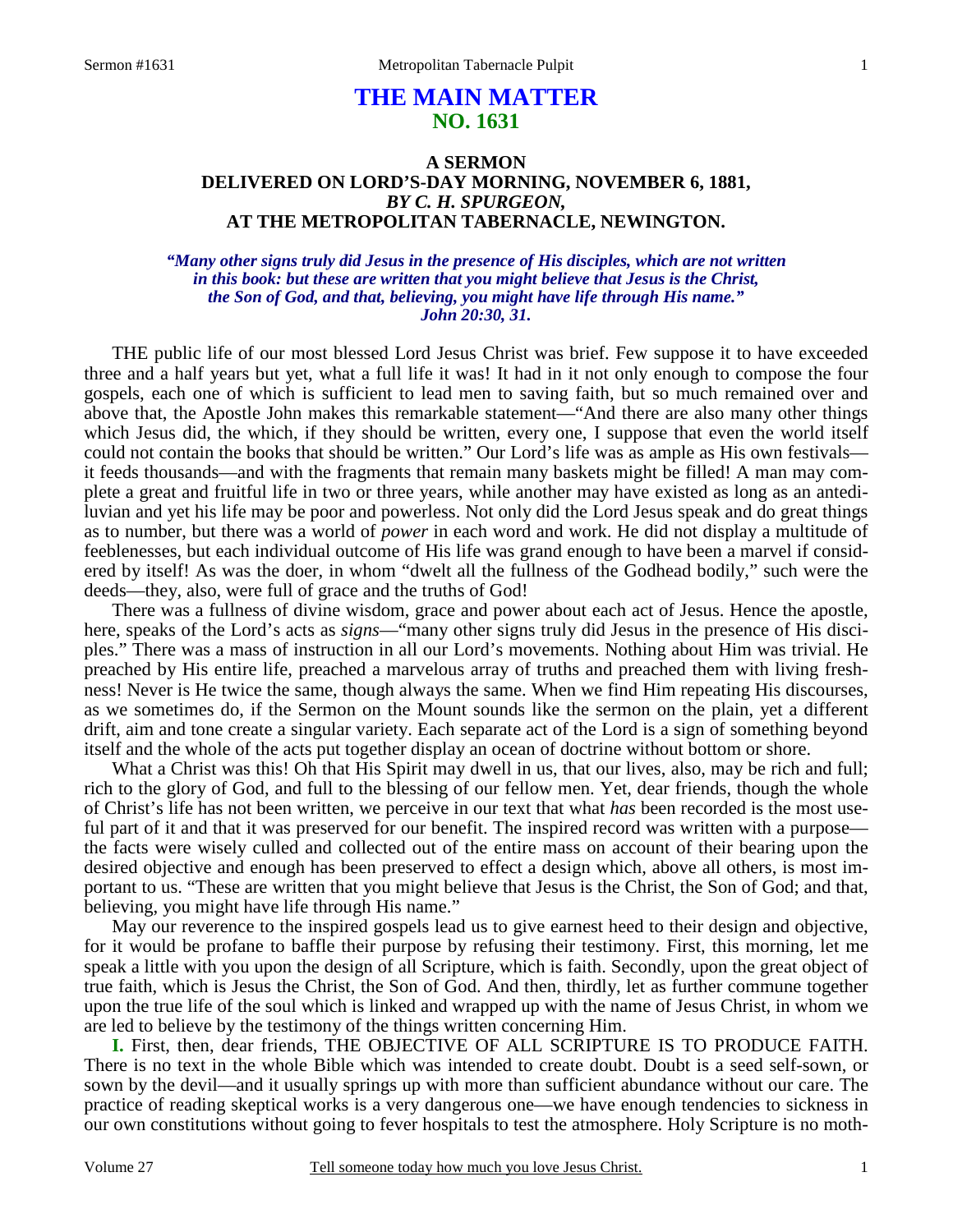er or nurse of doubt—it is the creator of a holy confidence by revealing a sure line of fact and truth. It has been thought by many expositors that John here refers only to the things which Jesus did *after* His resurrection—"Many other signs truly did Jesus in the presence of His disciples." But I think there are abundant reasons, with which I need not trouble you just now, to show that John must have referred to the whole of our Savior's life and to all the acts of it—and that the book which he speaks of is his own book, the gospel which contains his own life of Christ. John includes the whole story of Jesus of Nazareth in the reference of the text. I venture to go much farther and to say that the statement that John made here, though it must refer to his own gospel, is equally true of the entire Scriptures.

 We may begin at Genesis and go on to the Book of Revelation and say of all the holy histories, "These are written that you might believe that Jesus is the Christ, the Son of God." Though this Bible is a wonderful library of many books, yet there is such a unity about it that the mass of the people regard it as *one* book and they are not in error when they do so. This one Book has but one design and every portion of it works to that one end. Of the whole canon of inspiration we may say, as we read every detail, "These are written that you might believe that Jesus is the Christ, the Son of God." Observe, then, no part of Holy Scripture was written with any wish to magnify the *writer* of it. Many human books are evidently intended to let you see how profound the thoughts of their authors are, or how striking is their style. Self-consciousness is often apparent and the man is seen as well as the fruit of his mind. If some authors can, at any time, introduce themselves, they do not hesitate to do so, even though they have to go out of their way to do it! But you shall never detect the least degree of this in any of the writers of sacred Scripture. True, they did not set that foolish fashion of certain "brethren" in modern times who call attention to their own modesty by placing their initials on their title-pages instead of their names.

We have no prophet of the Lord named D. N. J., or M. C. H.! And those who bear such initials in these days are by no means veiled writers, but are as well-known as if their names were written out in full. The inspired authors freely write David, Job, Isaiah, John, Matthew—and why shouldn't they? Having given their names, how very little of themselves will you ever find in their books? They lose themselves in their theme and hide themselves behind their Master. A most striking instance of this is found in John's gospel. John was a man above all others fitted to write the life of Christ. Did he not know more of Jesus by observation, by intimate fellowship and by hearty sympathy with Him than any other of the evangelists? And yet he has left out many interesting facts which the others have recorded *others* mark you—who did not actually see the facts as he did. Speaking after the manner of men, this silence is very wonderful. Can you guess how much this abstinence cost the apostle? The other three evangelists received much at second hand, though, truly, by the Spirit of God. But John literally and personally *saw* these things! He beheld them with his own eyes and yet he gives us fewer incidents in the life of Christ than the other evangelists. What self-forgetfulness was this! He is silent because his speech would not serve the end he aimed at. And the most striking point is this—he omits, as if of set purpose, those places of the history in which *he* would have shone.

 He and James and Peter were frequently selected by the Master to be with Him when others were excluded. But of these occasions John says nothing. At the resurrection of the daughter of Jairus, it is said of the disciples, as well as of the relatives and the multitude, that the Lord put them all out and only allowed the three to be with Him. This was a singular honor, but John does not say a word about the raising of the daughter of Jairus! What self-oblivion! I should not have omitted it if I had been writing, nor would you. If we had been writing apart from the inspiration of the Spirit, we should have treasured up those special incidents of favor and we should not have thought ourselves egotistical, either, but should have considered ourselves as specially called to record a miracle which was witnessed by so very few!

 The Spirit of God, in moving John to write, took such full possession of him that he wrote only that which worked towards the one great objective. No matter how interesting the event, he leaves it unrecorded if he judges it to be aside from his design. Notice, next, that only three were with our Lord at His transfiguration—and John was one of them. John does not mention that august event except it is that He says, "We beheld His glory, the glory as of the Only-Begotten of the Father, full of grace and truth," in which there may be a reference to it, but it is by no means clear! At any rate, he does not narrate the circumstance, but leaves it to other pens. This is a moral miracle! What uninspired man could have left out such a vision from his page? Even more striking is the fact that the Master, when He took with Him the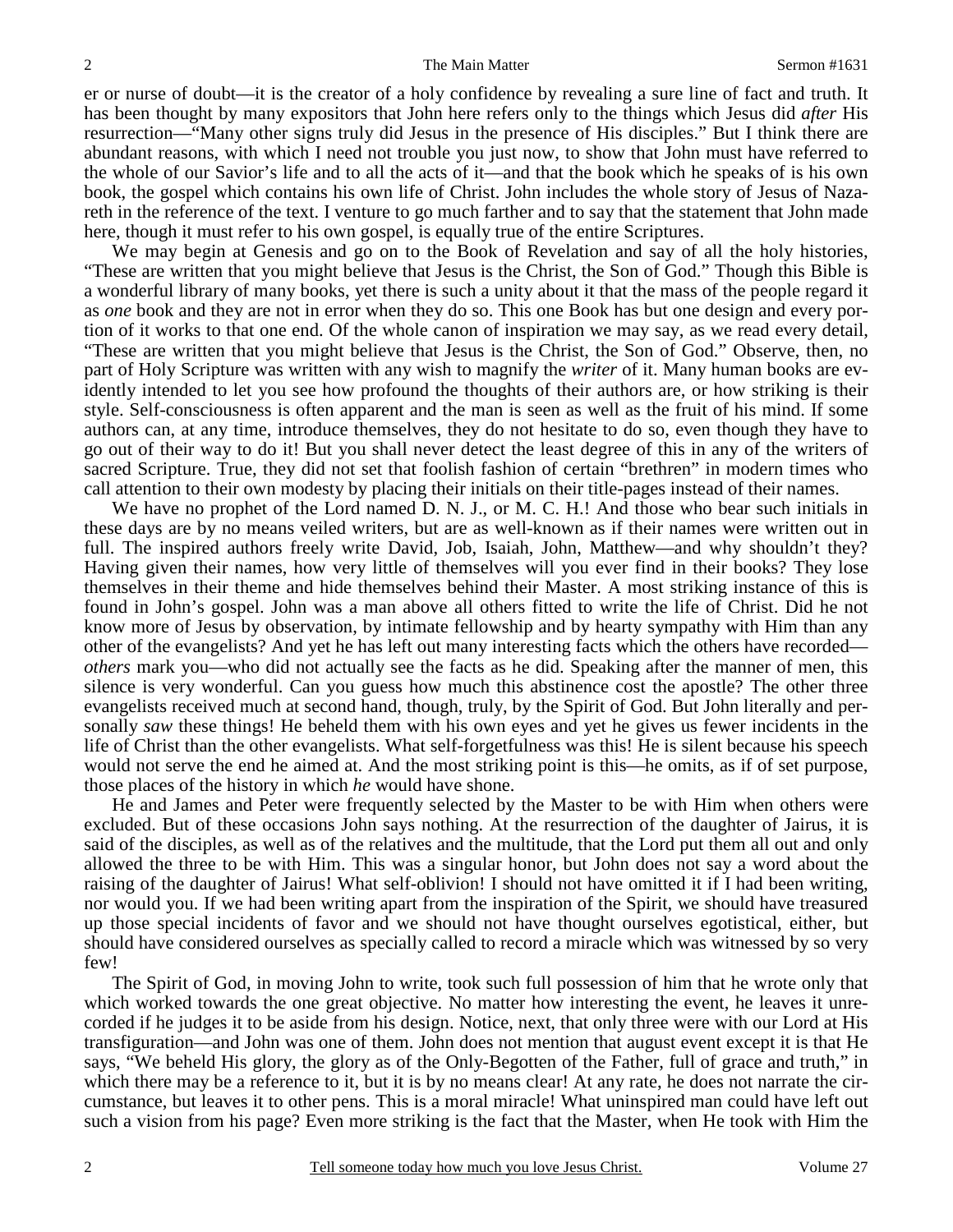### Sermon #1631 **Sermon #1631** The Main Matter 3

11 to the garden, left the major part of them at the gate, but He led the three further into the garden and bade them wait at about a stone's-cast distance, where some of them heard His prayers and observed His bloody sweat. John, who was one of them, says nothing about it! Had he forgotten it? That was impossible! Did He doubt it? Certainly not! But the omission shows you that these incidents were not written with the view of honoring John, but that the reader may be led to believe that Jesus is the Christ, the Son of God! He leaves out that which would have brought John into the front, in order that he may fill up the whole foreground of his canvas with the portrait of his Lord. Everything is subordinated to the one grand end—"that you should believe that Jesus is the Christ."

What a lesson is all this to us who write or speak for God! Let us labor for this one thing, that we may lead men to believe that Jesus is the Christ, the Son of God! If any sort of preaching would exalt *ourselves,* let us choose another, lest we hide the cross of Christ! If we can occupy the space with something more forcible, let us omit the choicest piece of oratory. Let us prune the vine of our speech that all its sap may go to fruit and let that fruit be the bringing of men to believe that Jesus is the Christ!

 Further, notice that Holy Scripture was not written with the mere view of imparting knowledge to men by presenting them with a complete biography of Jesus Christ. The one objective of Scripture is that you may believe on Jesus Christ. It was not the aim of the evangelists to present us with a complete life of Jesus Christ. Observe the difference between such a writer as John and an ordinary biographer. Usually when you see a biography advertised, it will be your wisdom to save your money, for scarcely ever is there a biography written that is fully worth the money asked for it. I can point you to biographies stuffed full of letters which might just as well have been burned—and common places which might as well have been forgotten. The good man never did anything in his life except that he married a wife and took a holiday and traveled through Switzerland and went to Venice and Rome! Every scrap that he wrote home about, the most common incident of travel is secured and inserted as if it were a priceless gem. It is just the same that every Tom and John and Mary would have said, and yet it is paraded as something heavenly! The book must be swelled out and so the biographer gives us every bit of sense or nonsense that he can find. There must have been great searching of drawers, great writing to first cousins, uncles and aunts, to know if they have an old letter anywhere of the dear deceased! All manner of small talk is inserted because, to speak the truth, our lives are mostly so little that if we do not blow them up with wind there will not be enough to make a volume for the book-market!

 How different is the biography of Jesus of Nazareth! The signs and wonders which He did are not written to make a book—they are not even written that you may be informed of all that Jesus did—these are written with an end, an aim, an objective—"That you might believe that Jesus is the Christ, the Son of God." Matthew, when he writes of "Jesus Christ, the Son of David, the Son of Abraham," leaves out everything that does not bring out Christ in connection with the kingdom of God. He paints Messiah, the Prince, and he will not be taken off from his work. Luke brings forth Jesus as the man and you see how wondrously he keeps to that one line of things. But when you get to John, and he is about to bring forth the Lord Jesus as the Son of God, he omits numbers of details that show our Lord in other lights and other aspects. Here Jesus is not so much the King in His kingdom—He leaves that to Matthew—he sticks to his own point which is indicated by his opening sentences—"In the beginning was the Word, and the Word was with God, and the Word was God." He desires to set forth our Lord's glorious Messiahship, personal Sonship and Deity! And he adheres to that and to that, alone. The evangelists do not attempt, merely, to increase our knowledge, but they aim to win our understandings and to conquer our hearts for Christ!

 Notice yet again, dear friends, that the gospels and the other Books of Scripture were not written for the gratification of the most godly and pious curiosity. Truly, I would have liked to have acted to our Lord as Boswell did to his friend, Dr. Johnson! I would have thought it an honor to have noted down every choice word He dropped and every act He did. I would have recorded the very color of His hair and you should have known whether His eyes were blue or hazel! I would have left on record every incident about the very fabric of that hem of His garment which the woman touched. Would not any of you have done so? Do you not love Him so much and prize Him so greatly, that you would have thought the smallest trifle about Him to be a gem of knowledge? Our love ennobles everything that has to do with our adorable Lord! But the writers, inspired by the Holy Spirit, were not led astray by this feeling. They knew their object and gave their whole strength to Him! The Holy Spirit did not send His servants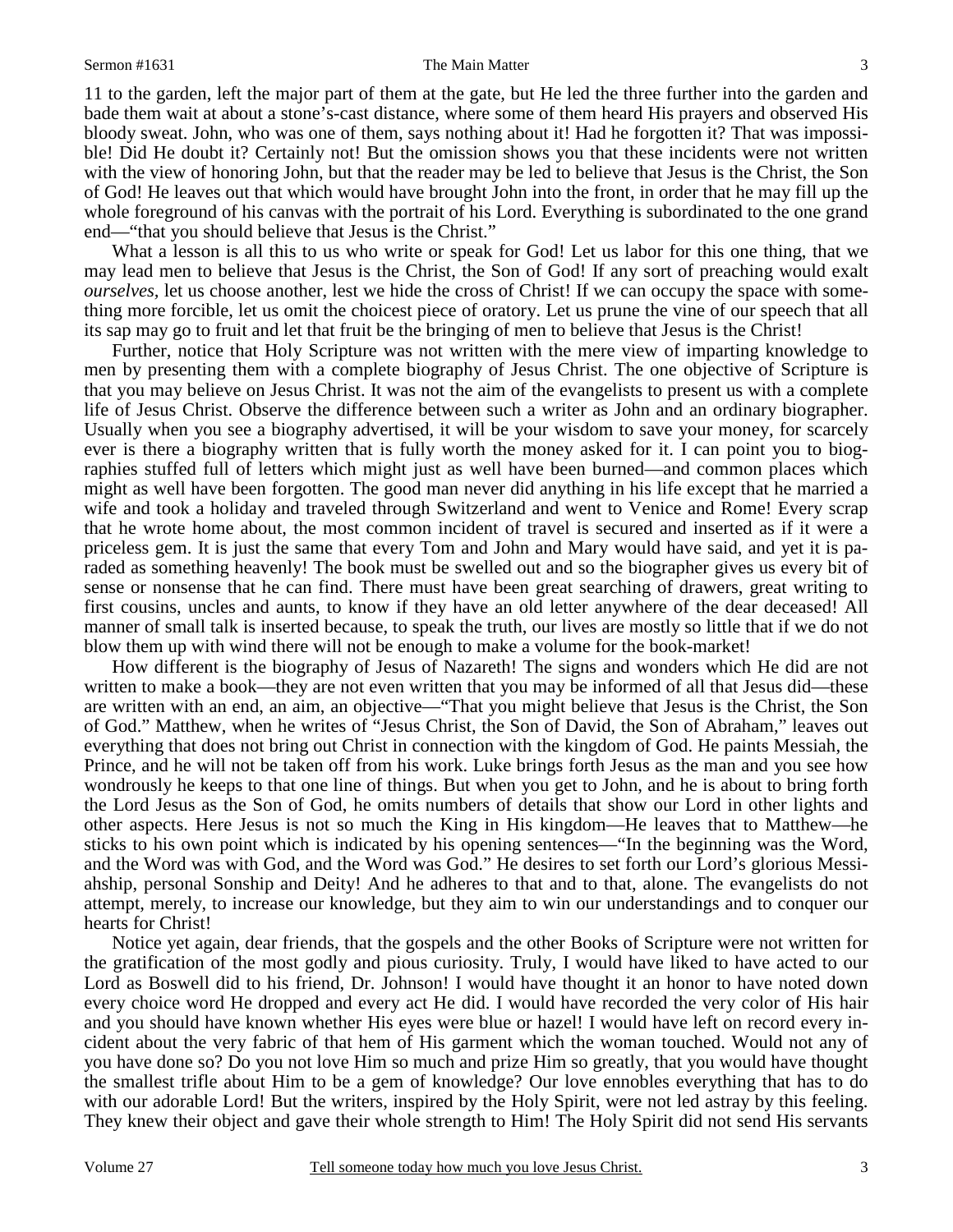to gather up interesting details and preserve curious facts. None of them wrote to gratify your curiosity, even about the things which concern your Lord and Master. You shall be told that which shall lead you to believe Him to be the Son of God, and you shall be told no more, for had all been written, you might have spent all your time in trying to know Christ after the flesh! But now He has preserved only that which, by His blessing, shall teach you to know Him after the spirit. It is not to gratify curiosity but to beget *faith* within the soul that the memoirs of our Lord are written by the evangelists.

 Again, the Scriptures are not even written with the view of setting before us a complete example. I want you to notice that. It is true that the gospels set before us a perfect character and we are bound to imitate it. It is true that when we read the life of Christ we may learn how to live and how to die—but that was not the first and chief design of the writers—they wrote that we might believe that Jesus is the Christ, the Son of God and that, by believing, we might have life through His name! Good works are best promoted, not as the first, but as the second cause. They come as the *result* of faith and he that would promote that which is pure and honest and holy, had best promote faith in Jesus Christ, the Savior! The Scripture does not go in for flowers, first, nor even for fruit, but it plants roots, and therefore it aims at implanting faith in Jesus Christ, for when we have believed in Him, the faith that works by love will be sure to produce a sacred imitation of His most beloved and perfect character! Yes, let the truth stand as I have put it, "these are written," first and last, with no other end and objective but this, "That you might believe that Jesus is the Christ, the Son of God." Open his gospel and see how John, all through it, keeps to his design. It would be worth while to spend the whole morning and a half dozen other mornings, in showing you that John never takes his eyes from this one point. You will soon perceive that his Book contains a series of testimonies borne by persons led to faith in Jesus as the Christ.

John, in the first chapter, teaches the truth of God which he was about to prove—read the  $17<sup>th</sup>$  and 18<sup>th</sup> verses, "The law was given by Moses, but grace and truth came by Jesus Christ." Here you see that Jesus is the Christ. "No man has seen God at any time; the only-begotten Son, which is in the bosom of the Father, He has declared Him." There is "the only-begotten Son," and the two verses show us that Jesus is the Christ, the Son of God. John had been convinced of this at our Lord's baptism by the descent of the Holy Spirit upon Him and, therefore, he bore this witness at the commencement. Almost immediately after follows the conversion of Andrew—and what does Andrew witness? He says to his brother, Simon, "We have found the Messiah, which is, being interpreted, the Christ." Close on the heels of that comes Nathanael's testimony. He says, "Rabbi, You are the Son of God; You are the King of Israel." Directly after follows the changing of the water into wine at the marriage of Cana in Galilee—one of the seven miracles which John mentions—and he never mentions any more than those seven. And of this, the first of the seven, he says, "This beginning of miracles did Jesus in Cana of Galilee, and manifested forth His glory; and His disciples believed on Him." The miracle was intended to produce faith and *did* produce it! At the end of each record of a miracle, John tells us that some believed in Him and generally that they came to believe that He was the Christ, the Son of God.

 That memorable third chapter concerning Nicodemus shows us how that inquiring master of Israel came to believe in Him and how the Lord was revealed to Nicodemus as both the Sent One and the Son, "For God so loved the world, that He gave His only-begotten Son, that whoever believes in Him should not perish, but have everlasting life. For God sent not His Son into the world to condemn the world; but that the world through Him might be saved." In the fourth chapter you get to the well at Sychar, where the Lord manifests Himself to a poor fallen woman—and she is convinced and hastens to tell her friends—and they, by-and-by, know that this is, indeed, the Christ, the Savior of the world! In the case of the raising up of the nobleman's son in the same chapter, you are reminded by John that the father was led to faith in Jesus and the natural inference is that you ought to be led to display a like confidence. In the fifth chapter the healing of the impotent man at the pool is narrated in order to introduce the statement, "But I have greater witness than that of John: for the works which the Father has given Me to finish, the same works that I do, bear witness of Me, that the Father has sent Me." When 5,000 had been fed, we read, "Those men, when they had seen the miracle that Jesus did, said, "This is of a truth that prophet that should come into the world."

In the  $69<sup>th</sup>$  verse of the sixth chapter you find Simon Peter saying, "We believe and are sure that You are that Christ, the Son of the living God," and so in the seventh chapter, "others said this is the Christ," being convinced by that which He had spoken. To the man born blind, Jesus said, "Do you believe on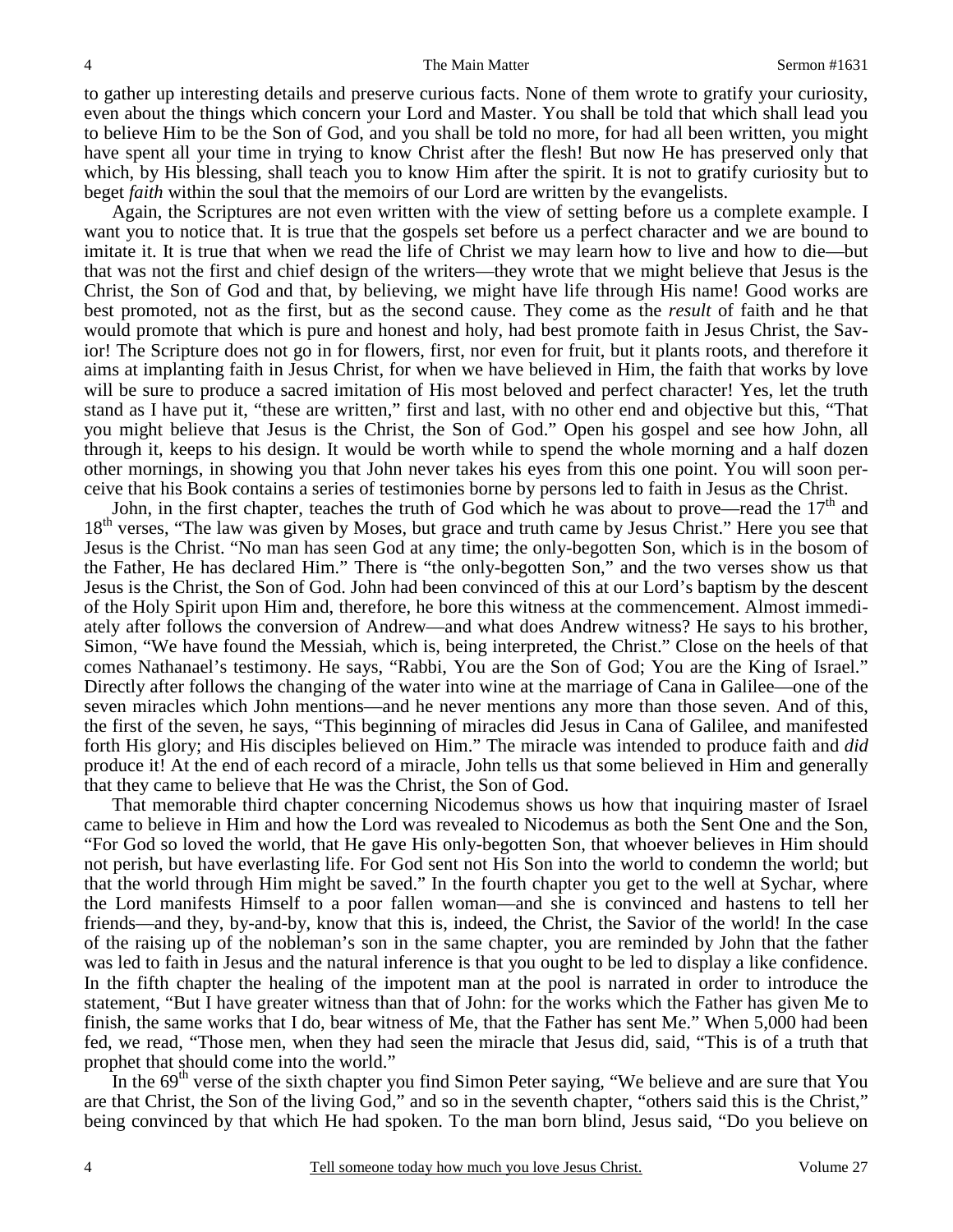### Sermon #1631 5

the Son of God?" and the man's practical answer was an avowal of faith and an immediate act of worship. But I am afraid you would soon grow weary if I were to dwell upon every incident which would prove my point. The whole Book is made up of modes of reasoning by which men have been led to believe in Jesus!

 It might have been written for the sake of the Unitarians of our own time. It contains repeated declarations that Jesus is the Christ, the Son of God, and a series of testimonies of persons brought to see this by the signs that Jesus worked among them. Study John's gospel with that view, and you will see how the Lord brings one to believe on Him by a call which came with divine authority; a second by unveiling the secrets of her life; another by answering his prayers; another by enlightening his mind. Of the whole of His disciples, our Lord gives the secret reason of their discipleship in His matchless prayer, "For I have given unto them the words which You gave Me; and they have received them, and have known surely that I came out from You, and they have believed that You did send Me." Throughout the whole Book, the strain is the same, for it begins with Andrew's confession, "We have found the Messiah," and ends with Thomas, to whom Jesus said, "Reach here your finger, and behold My hands." Thomas cries in ecstasy, "My Lord and my God!" And this is almost the top stone of the confessions and achievements of faith, but not quite, for here is the crown of all, "Thomas, because you have seen Me, you have believed: blessed are they that have not seen, and yet have believed."

 You Bible readers who have never believed in Jesus as the Christ, have read in vain! You have read to your own condemnation, but not to your salvation! Oh, you that are afraid that you may not be allowed to believe in Jesus, dismiss that foolish fear, for this holy Book is written *on purpose* that you may believe and, therefore, it is clear that you have full liberty to do so! Every time John dipped his pen into the ink he breathed the prayer, "Lord, bring men to believe in Jesus by that which I have written." And he closed his gospel by declaring the innermost longing of his living soul, "These are written that you might believe that Jesus is the Christ, the Son of God." My dear hearer, your immediate conversion to faith in the Lord Jesus is the objective of this Book. God grant it may be fulfilled in you!

**II.** We turn, in the second place, to a subject which is a step further—THE GREAT OBJECT OF TRUE FAITH IS CHRIST JESUS. The text does not say, "These are written that you might believe the Nicene Creed," for good as that creed is, it was not, then, composed, and is not the chief object of faith. It does not say, "These are written that you might believe the Athanasian Creed." A very good creed, but rather savage, and also not then devised. No, no—"These are written that you might believe that Jesus is the Christ, the Son of God, and that believing, you might have life through His name." That is to say, the faith which brings life to the soul is faith in the person, offices, nature, and work of Jesus—and though you may be in the dark about a thousand things and may make mistakes about 10,000 more—yet if you believe in the Messiah, the Son of God, you have eternal life!

 First, I am to believe in Jesus that He is the Christ, that He is the promised Messiah, anointed of God to deliver the human race. I must believe that this is He whom God promised at the Garden of Eden when He said, "The seed of the woman shall bruise the serpent's head." This is the Sent One who is come to seek and to save that which is lost—in Him we are to believe, for it is written—"Whoever believes that Jesus is the Christ is born of God." Next we are to believe that He is the Son of God—not in the sense in which *men* are sons of God, but in that *higher* sense in which He is the only-begotten Son of God, One with the Father, eternally and indissolubly one. "The Word was with God," but more than that, "the Word *was* God." Now, this is to be believed if we would live unto God. "Whoever shall confess that Jesus is the Son of God, God dwells in him and he in God." "Who is he that overcomes the world, but he that believes that Jesus is the Son of God?" A Jesus who is not divine could give us no power to overcome the world! But in His Godhead we find our strength. Put the two together, that He, the divine one, became man, and was sent into the world to redeem us—and we have the right idea of Immanuel, God With Us! Will this belief save us? Assuredly it will, but listen while I explain. First, believe this to be a matter of *fact*. Having believed it to be a matter of fact, go on to look into the record concerning Him till you are undoubtedly sure of it—for these are written that you might believe with the fullest confidence that Jesus is God and Savior.

 When you are sure of the fact, the next thing is to accept it for yourself—agree that Jesus shall be *your* Anointed, through whom *you* will get the anointing which comes upon Him as the head and descends to you as the skirts of His garment. At the same time, unfeignedly consent that He shall be your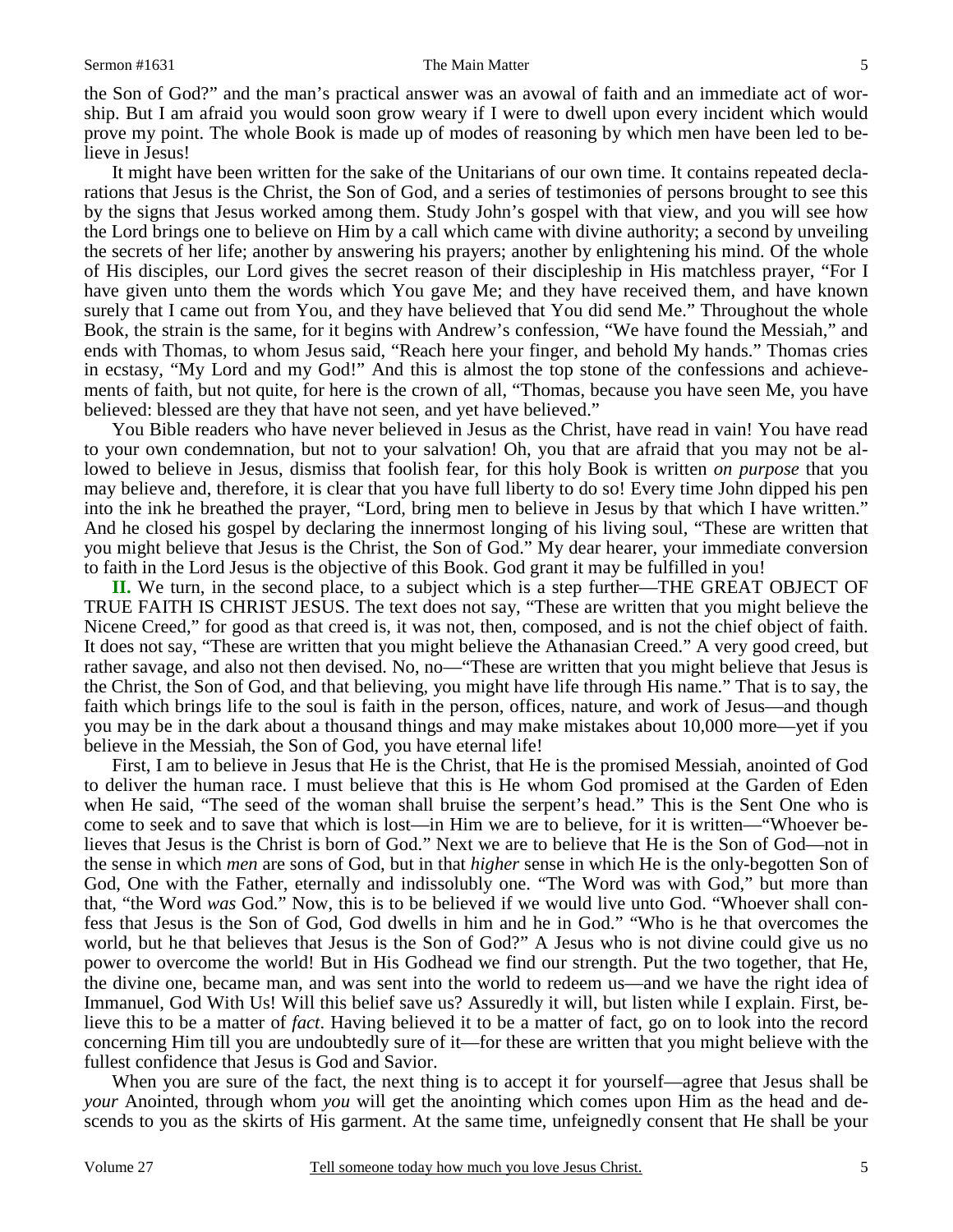God and cry with Thomas, "My Lord and my God!" You are getting on, now, to complete faith—go one step further. Yield yourself up to the grand truth of God which you have received, for that is *saving faith*—the submission of yourself to the truth of God. Acting upon the conviction of its truth, I must say—since Jesus is now my Savior, He shall save me! Since He is the Christ anointed for me, I will trust Him and share His anointing! Since Christ is the Son of God, I will rest in Him that I, also, may become in Him a child of God.

 That is the point. "He that has the Son has life: and he that has not the Son of God has not life." Accept Jesus as He is set forth, for to "as many as received Him, to them gave He power to become the sons of God, even to them that believe on His name: which were born, not of blood, nor of the will of the flesh, nor of the will of man, but of God." The faith which receives Christ as He is revealed as the Messiah and as the Son of God is the faith which has eternal life—and the Scriptures are written that you way have this faith! I want you to notice one more thing and that is, we are to receive Jesus of Nazareth as being the Christ and the Son of God on the ground of the written Word of God.

 See—"These are *written* that you might believe." From this it is clear that the ground of acceptable faith is the written Word of God and it is vain to look for any other. "Oh," says one brother, "I could believe, but I do not feel as I ought." What have your *feelings* to do with the truth of the statement that Jesus is the Messiah, the Son of God? I read in the newspaper such-and-such a statement about affairs in Europe. I may have sufficient cause for doubting the news, but it certainly would not be a good reason if I were to say, "I do not believe the telegram because I do not feel that it is true." How can our *feelings* affect matters of fact? They are either true or not, altogether apart from the condition of the hearer. Now, here is a testimony concerning Jesus borne by John and three other evangelists. If these things are true, then they are true whether your heart dances for joy or sinks in despair. Whatever becomes of our changeable feelings, facts are stubborn things and alter not! Experience cannot make a thing true and frames of mind and feelings cannot make a thing to be a lie which is, in itself, true! Over the head, then, of all the storms, turmoils and changes of my poor, weak, silly nature, there rises a rock that is higher than I, higher than all things! A rock which cannot be moved, let the storm rage as long as it will— Christ Jesus, the anointed Son of God died in the place of all who trust in Him! I trust in Him and I am saved!

 If He is, indeed commissioned of God to save believers; and if He is, Himself, God, pledged to save believers, then I, as a believer, am as safe as the throne of God, or the presence-angels which surround it! Whatever I feel or do not feel, I am a saved man since I heartily believe that which the Book was written to teach me, namely, God's gospel to men, embodied in Jesus Christ, who, being the Son of God, is anointed of the Lord to save His people!

**III.** So I come to the third point, which is this, that THE TRUE LIFE OF A SOUL LIES IN CHRIST JESUS AND COMES TO THAT SOUL THROUGH FAITH IN HIM. I understand by the life of a soul only one thing, and yet for the sake of clearing it we must divide it a little. First, when a man has been found guilty of death, if by any means that sentence is removed from him, he may be said to obtain life, life in its *judicial* form. Suppose that a person who is condemned to die is by some just and lawful means acquitted? In that fact he finds life. That is the first form of life that every man has who believes that Jesus is, indeed, the Christ. He is acquitted, pardoned, justified and, therefore, he *lives*.

 Through the righteousness of Jesus Christ, he is made just in the sight of God and, being covered with perfect righteousness, he lives and must live forever. He is absolved, for he has believed in Christ Jesus, and by that act, he has accepted the righteousness of God and escaped from death. The guilt has been removed and, therefore, the penalty cannot be inflicted. This judicial life is attended with an imparted life. God the Holy Spirit is with believers, breathing into them a new, holy, heavenly life. They are dead to the world and buried with Christ, but they live unto God, never more to be slain by sin. The life of Christ is infused into them by the Spirit of the living God, even as the Lord Jesus has testified, "Verily, verily, I say unto you, he that hears My word, and believes on Him that sent Me, has everlasting life, and shall not come into condemnation; but is passed from death unto life." Observe that this life *grows*. It continues to gather strength and as it increases, it is spoken of, by John, as life, "more abundantly." That life never dies! It is impossible that it should ever be destroyed! It is a living and incorruptible seed which abides forever. The life of saints on earth is, in fact, the same life as that of saints in heaven. There is no change in the substance of the new life when we enter glory—only that it grows and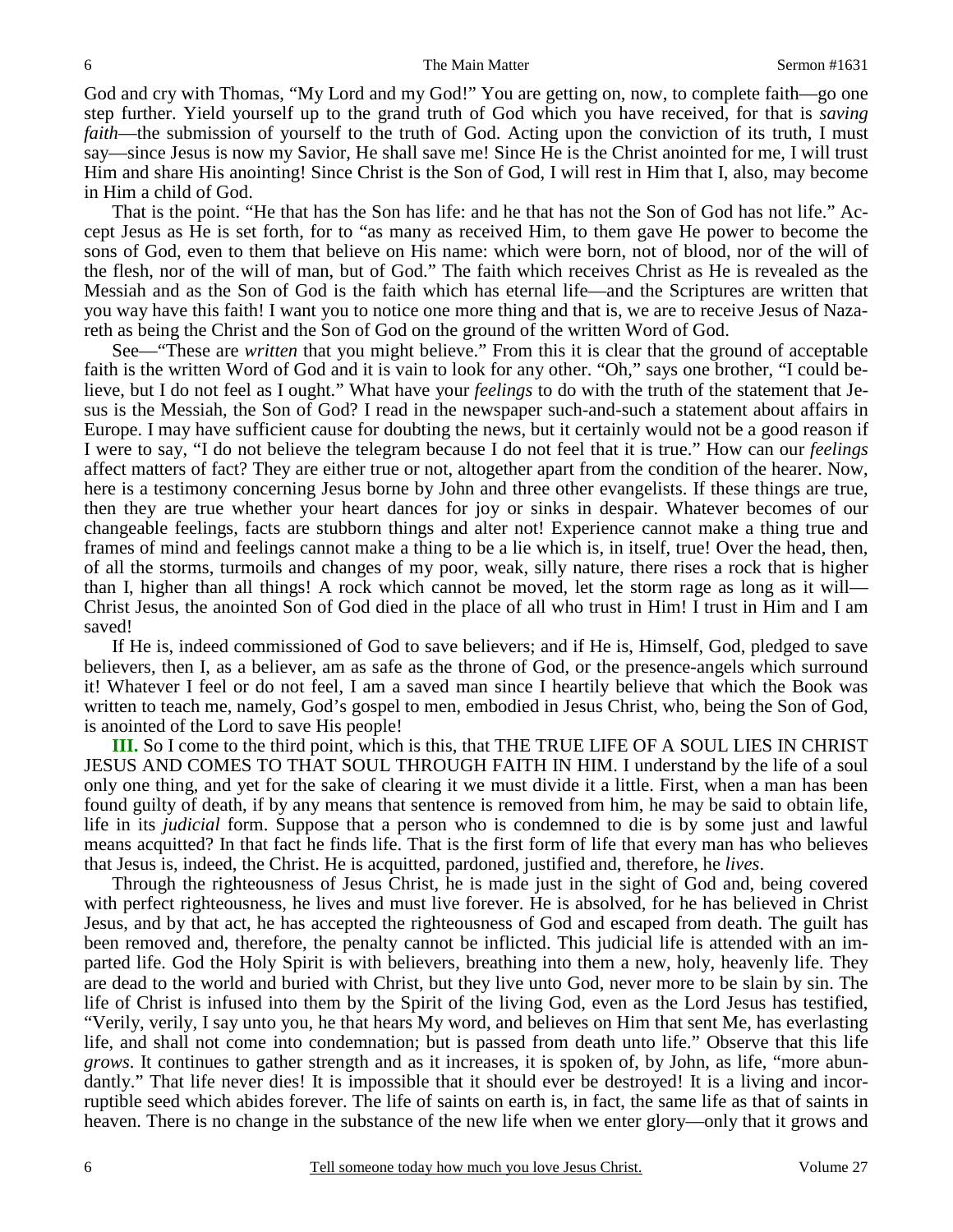### Sermon #1631 The Main Matter 7

develops and reaches perfection in heaven. The believer's life on earth is Christ—his life in heaven is the same.

 As far as our *spiritual* nature is concerned, we have undergone the resurrection and are raised from the dead—and the life that we live here is the resurrection life—yet the resurrection has not passed already, for as to the body it must be changed, and if it dies and is buried it shall be raised again at the sounding of the last trumpet. We are waiting for the adoption, to wit, the redemption of the body from the power of death, waiting in the full assurance of hope. The soul even now lives in newness of life, for we are quickened by the Spirit of God! The new life enters the soul in and through believing and is the same life which we shall exercise forever at the right hand of God, even as Jesus said, "Verily, verily, I say unto you, he that believes on Me has everlasting life."

 I need to enlarge a little upon the fact that this life comes with *believing* because I need it to be noticed that it really comes with believing apart from any other necessary circumstances. One person complains to me, "Sir, I cannot tell exactly when I was converted, and this causes me great anxiety." Dear friend, this is a needless fear. Turn your inquiries in another direction—Are you alive unto God by faith? Do you believe that Jesus is the Christ, the Son of God? Are you resting and trusting in Him? "Yes," you say, "with all my heart." Well, never mind about *when* you were converted. The fact is before you and its date is a small matter. If a person were to say to you, "You are not alive," how would you prove that you *are* alive? A good plan would be gently to step on his toe, or do something to make him feel that you possess life. I do not think it could be necessary for you to find your birth certificate because if you held it in your hand and said, "This document is conclusive," it would not be half so convincing a proof of life as some distinct *act* of life!

 If I thought that I knew the very moment in which I was born-again I might be mistaken. Indeed, little reliance can be placed upon our judgment or our memories. I would sooner believe, *today*, than be quite sure that I began to believe 30 years ago! Perhaps very few of you know the exact minute at which the sun rose this morning—and yet you do not doubt that it has risen, for at this present moment your are enjoying its light! Some mornings you can tell the instant of the sun's rising, but frequently it is so cloudy that the sun is up before you know it! A man would be an absolute lunatic who should say, "I do not believe that it is daylight, for I do not know when the sun rose." Date is a very small and unimportant matter compared with certainty and fact!

 Do you believe in Jesus Christ? Then you are alive unto God and life is the evidence of birth. "Well," says another, "but I hardly know *how* I was converted." That, again, is another minor matter. Some of us can trace the way in which the Lord led us to Himself and we are very grateful to the instrument by which we were brought to knowledge of the truth of God. But our text does not state that the Bible was written that you and I might trace our faith in Christ to John, or to anyone else. No, it was written that we might believe in Jesus Christ as the result of testimony—and I care not one farthing by what testifying agent you were brought to do it—so long as you do but believe because of the witness of the Word of God. I am sure whatever the outward means of your faith, the Spirit of God must have worked it, for there is no living faith apart from His sacred working upon the mind. If you sincerely believe, the mode in which you gained your faith need not be inquired into. "Well," says one, "but I want to know that I am alive unto God by my feelings. I feel often so sad and full of pain." Listen, is not pain as good a proof of life as pleasure? If anybody said to me, "I know I am alive because I feel so well," I would reply, "And I sometimes know that I am alive because I feel so ill." Rheumatic pain is as rare a proof of life as a thrill of delight—and so, anxiety about your estate and hatred of sin and grief over your imperfection are just as sure signs of spiritual life as the highest joy or the liveliest energy! Do not worry yourself, therefore, about that. If you believe that Jesus is the Christ, the Son of God, and are resting in Him, it is well with you.

 "But," says one, "I *change* so much. I feel sometimes as if I must be a Christian, but at other times I feel as if it were out of the question that I could be saved." Yes, and do you not change a great deal as to your bodily life, too? I do, I know. Why, this heavy, damp, thick atmosphere half poisons me! Lift me up a few thousand feet on a mountain side, with a good stiff breeze blowing, and I feel quite another man! Are these changes reasons for questioning my being alive? No, no! Quite the reverse; the reason why I feel these changes is because I *am* alive, for I reckon that if I were a broomstick or a brick wall the